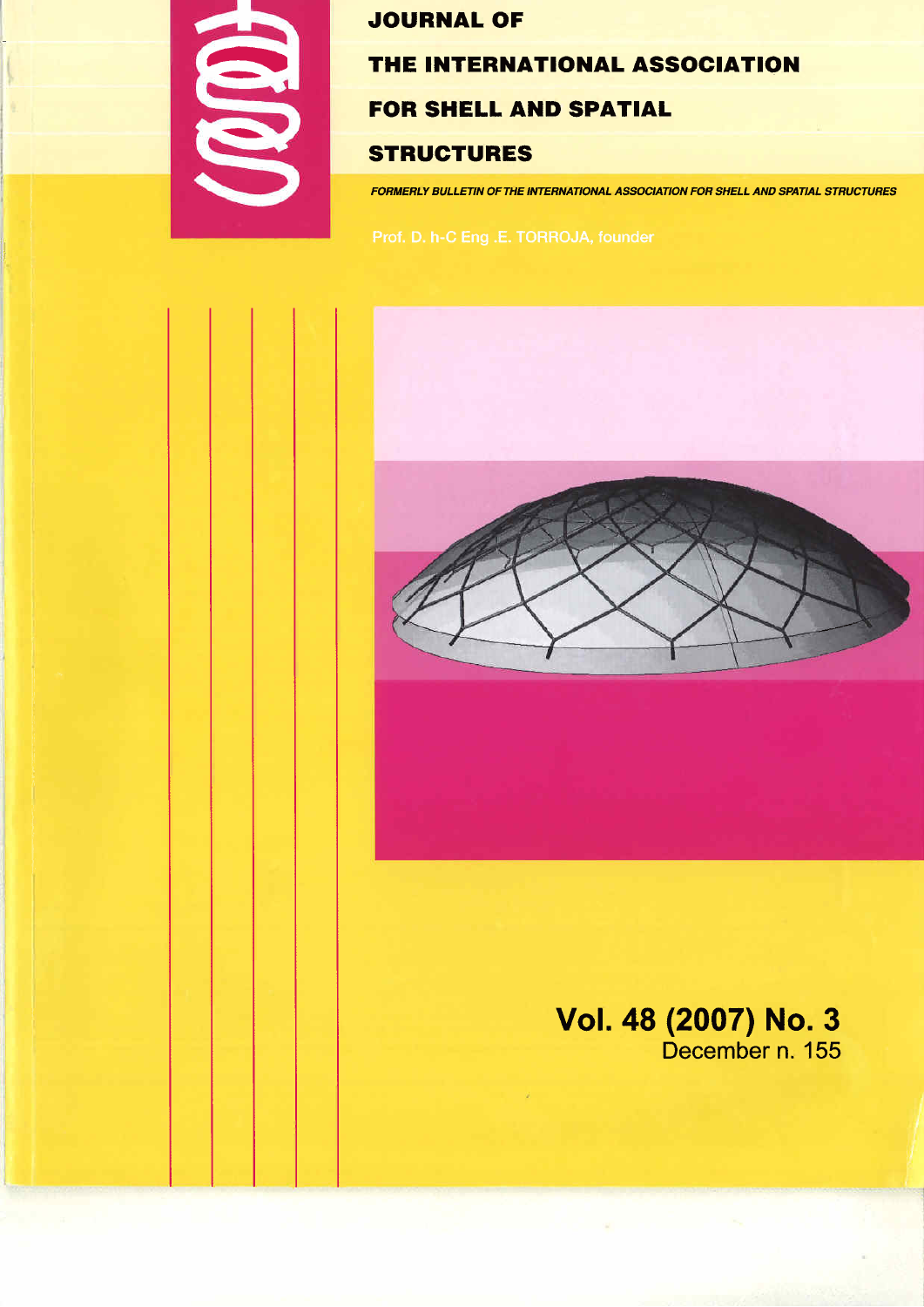

# VOL. 48 (2007) No. 3 contents December n. 155

| <b>Annual Letter from the President</b>                                                                                                                                  |
|--------------------------------------------------------------------------------------------------------------------------------------------------------------------------|
| J.F. Abel<br><b>IASS Reports</b>                                                                                                                                         |
| <b>IASS 2007 Symposium Report:</b> E. Siviero                                                                                                                            |
| IASS Tsuboi Awards 2006: N. K. Srivastava                                                                                                                                |
| IASS Hangai Prizes 2007: M. Takayama                                                                                                                                     |
| IASS Technical Activities Report, 2006-07: Y. B. Yang                                                                                                                    |
| <b>Structural Engineers World Congress 2007 (SEWC): R. Sundaram</b>                                                                                                      |
| International Symposium for studies on Historical Heritage: G. Arun                                                                                                      |
| 10 <sup>th</sup> World Conference on Seismic Isolation, Energy Dissipation                                                                                               |
| and Active Vibrations Control of Structures: I. Mungan                                                                                                                   |
| <b>Tsuboi Proceedings Award Paper for 2006</b>                                                                                                                           |
| Foldable / Unfoldable Curved Tensegrity Systems by Finite Mechanism Activation<br>A. Smaili and R. Motro                                                                 |
| <b>Hangai Prize Papers for 2007</b><br>Morphogenesis and Structural Optimization of Shell Structures<br>with the Aid of a Genetic Algorithm<br>A. Pugnale and M. Sassone |
| Thrust Network Analysis: A New Methodology for Three-Dimensional Equilibrium<br>P. Block and J. Ochsendorf                                                               |
| <b>Gridshell in Composite Materials: Towards Wide Span Shelters</b><br>C. Douthe, O. Baverel and J.F. Caron                                                              |
| <b>Technical Papers</b>                                                                                                                                                  |
| <b>Cable Vibrations Caused by Moving Loads in Cable-Stayed Bridges</b><br>Y. B. Yang, L. J. Chen and C. W. Lin                                                           |
| Seismic Response Evaluation of Lattice Shell Roofs Using Amplification Factors:<br>T. Takeuchi, T. Ogawa and T. Kumagai                                                  |
| <b>Book Review</b>                                                                                                                                                       |
| <b>Space Structures: Principles and Practice by S. Narayanan</b><br>Review by M. Kawaguchi                                                                               |
| <b>COVER:</b> Figure $9(a)$ from paper by Block and Ochsendorf                                                                                                           |
| LASS Secretoriat: CEDEV Laboratorio Central de Estructures y Materiales                                                                                                  |

**Secretariat: CEDEX-Laboratorio Central de Estructuras y Materiales Alfonso XII, 3; 28014 Madrid, Spain**  *Tel: 34 91 3357409; Fax: 34 91 3357422; iass@cedex.es; http://www.iass-structures.org*

Printed by SODEGRAF ISSN:1028-365X Depósito legal: M. 1444-1960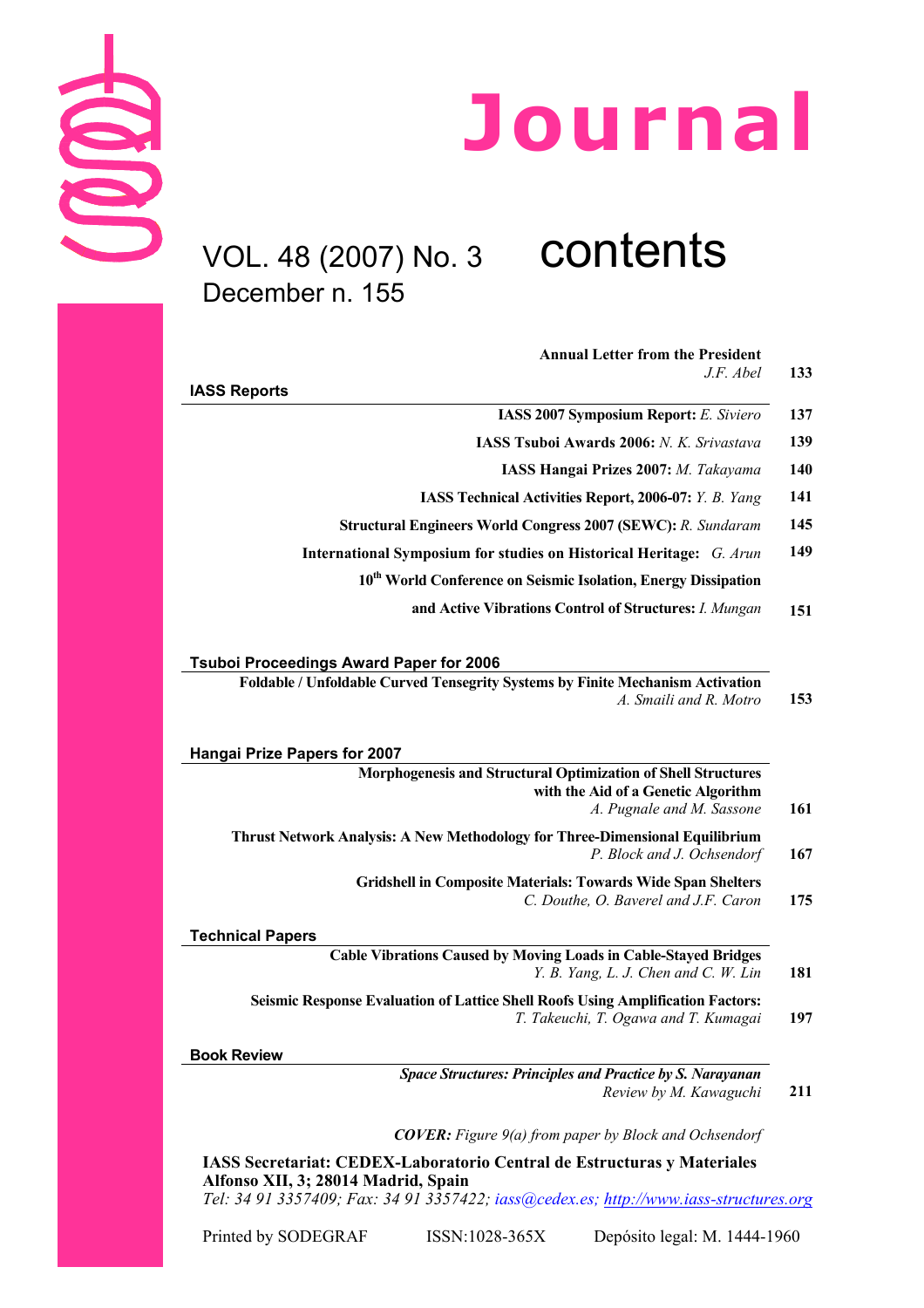# **MORPHOGENESIS AND STRUCTURAL OPTIMIZATION OF SHELL STRUCTURES WITH THE AID OF A GENETIC ALGORITHM**

#### **Alberto PUGNALE1 , Mario SASSONE2**

<sup>1</sup>PhD Student, alberto.pugnale@polito.it, Department of Architecture and Industrial Design,<br><sup>2</sup>Assistent Prefessor, marie sessone@polite.it, Department of Structurel Engineering and Costophnice. Assistant Professor, mario.sassone@polito.it, Department of Structural Engineering and Geotechnics, Politecnico di Torino, Viale Mattioli 39, 10125 Torino ITALY

*Editor's Note:*The first author of this paper is one of the four winners of the 2007 Hangai Prize, awarded for outstanding papers that are submitted for presentation and publication at the annual IASS Symposium by younger members of the Association (under 30 years old). It is re-published here with permission of the editors of the proceedings of the IASS 2007 Symposium: Structural Architecture: Toward the Future Looking to the Past, held in December 2007 in Venice, Italy.

#### *ABSTRACT*

*The paper presents a method to generate and structurally optimize the shape of free form shells by means of a genetic algorithm. The shape of the shell is described with the aid of a NURBS representation and the algorithm modifies and improves it on the basis of the structural behaviour. A FEM analysis is performed for each individual and at each generation of the evolutionary process, in order to evaluate the structural behaviour in terms of maximum vertical displacement under a distributed load condition. The method is applied to a recent example of free-form architecture and the results are discussed referring in particular to the role of the architect as 'decision maker' in the evolutionary process. From this point of view the necessity to fit different requirements (structural, functional, aesthetic) involving the work of many professionals, can then be interpreted as a problem of multiobjective optimization.* 

*Keywords: free form design, genetic algorithms, computational morphogenesis, optimization* 

#### **1. INTRODUCTION**

The genetic algorithms, and more generally the evolutionary computational techniques, can be applied with success to a wide range of structural and architectural problems. The structural optimization of complex structures, as membranes, shells [3], grid shells [13], has been historically an important research field since the work of Gaudì and the experiences on physical models. The use of evolutionary algorithms in this problems is relatively recent [1][2] and it goes in parallel with their use in other structural applications, specifically in topological optimization of trusses [8][14]. The recently developed technique of Evolutionary Structural Optimization (ESO) [4][15] seems to approach the design problem with particular attention to architectural and aesthetic aspects. In other disciplines the use of genetic algorithms is diffuse since thirty years, starting from the studies in biology, on the adaptation in natural and artificial systems, until the research on

the genetic programming [9]. John Frazer is the pioneer that in '70s brought this kind of research inside the architectural design, thus evolved in the personalization of the software and in parameterization [6].

The evolutionary approach to architecture is a powerful strategy to handle complex problems, involving different requirements to be fit, from the structural and economic aspects to the constructional, functional and aesthetic ones. The traditional multidisciplinary approach, in which different professionals are involved in design, each one solving just a specific problem, is put in discussion by the recent developments of computational technology; many architects feel that their role in the design team is changing and the interest for the Non-Standard Architecture as well as the attention for the interactions between architecture, engineering, mathematics and computation is the clue of these new trends in architectural design.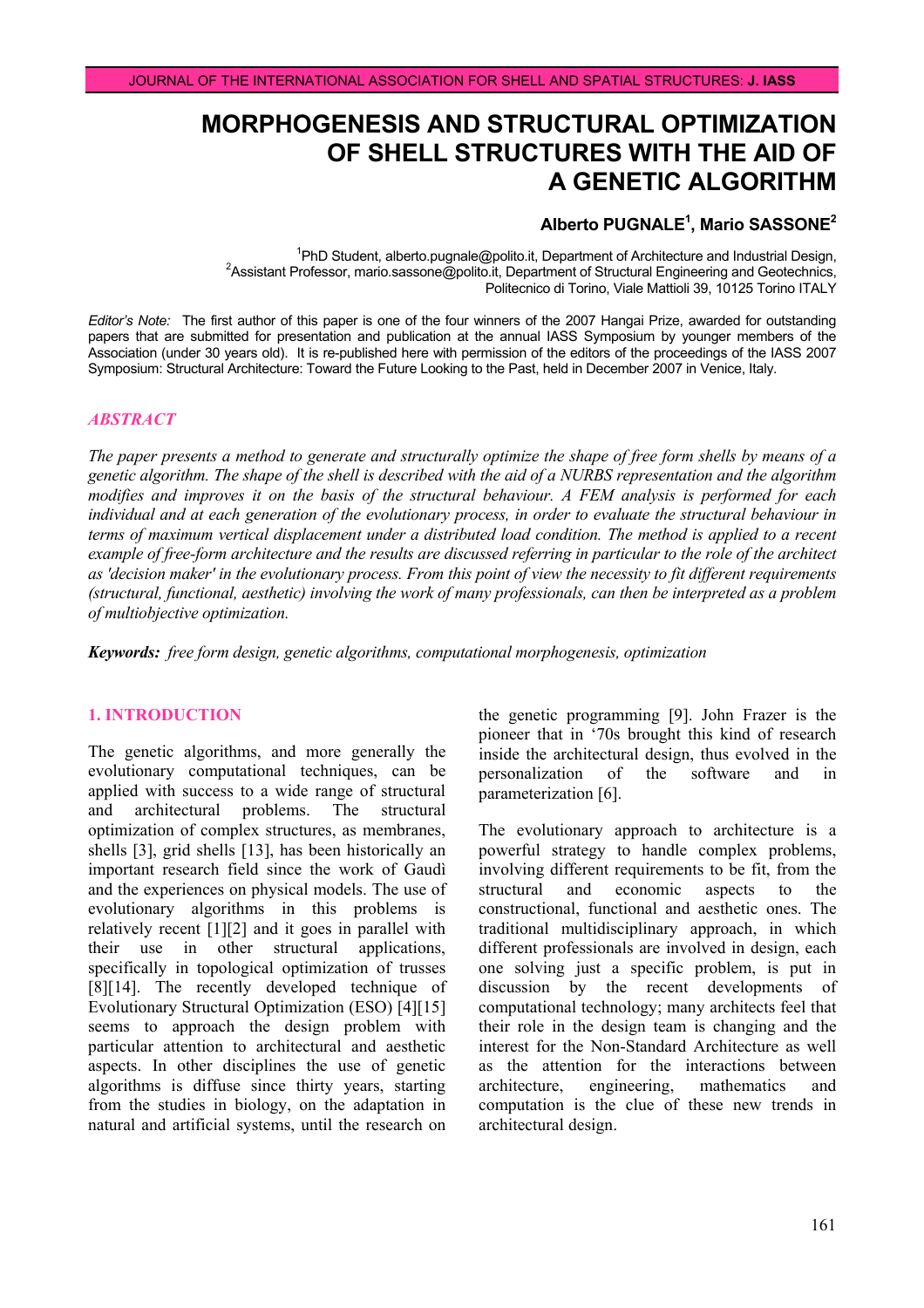#### Vol. 48 (2007) No. 3 December n. 155

In this contest the application of a genetic algorithm to the morphogenesis of the structural and architectural shape for free form concrete shells can help to better understand the role of the architect and of the engineer in the design process. There is an intrinsic difference between the form-finding strategies usually adopted, for instance, in the design of tensile structures or of grid shells, and a morphogenetic process of structural optimization. In the first case the solution is well defined, even if unknown. It can be represented by a minimal surface or it can correspond to an equilibrium configuration of the structure under a specified load condition. Into a morphogenetic design process, on the other hand, the final sub-optimal solution is not univocally determined by a mechanical (or physical) property, but is the one which better fit a set of design requirements.

#### **2. THE EVOLUTIONARY ALGORITHM**

The morphogenetic application presented in this paper is based on the interaction of three computational technologies: the geometric modeller, the FEM solver and the genetic algorithm.

First, the shape of the structure has to be defined from the geometric point of view. Different descriptions are possible: if the shape is relatively regular it can be described with the aid of an explicit function of two parametric variables and it can be modified by changing the values of the constant parameters involved in the description. If the shape is complex the surface can be described as a NURBS surface, i.e. a rational polynomial continuous function, defined by a set of control points. Secondly the structure must be analyzed and the structural behaviour studied. The surface needs to be discretized into a structural mesh and a linear or non linear structural FEM analysis has to be performed, in order to evaluate the mechanical behaviour in terms of displacements, strain energy, buckling load, dynamic response, etc. Finally, the genetic algorithm (GA) is used to perform the evolutionary optimization of the shape. A set of interacting solutions simultaneously approaches the optimal or sub-optimal configuration through an iterative process.

Each of the three computational tools has is own internal representation of the solution: a matrix of

control points for the NURBS; a discrete finite element mesh with constraints and loads in the FEM solver; a binary genetic code in the evolutionary algorithm. Hence an important part of the procedure is devoted to translate the information from one representation to the others.

#### **2.1 The geometric representation of solution**

A free-form surface can be represented as a two dimensional NURBS with a suitable degree of approximation [10]. In this case the surface is completely defined by a net of control points, a vector of weights and the polynomial degrees in the parametrical directions. With respect to the Bezier curves, the presence of a weight associated to each control point allows to locally modify the surface by changing the control point coordinate, without modify the rest of the surface. This property is important when the position of some points is fixed, as in the case of constrained points, or when one or more edges of the surface . The positions of the free control points can be assumed as design variables in the morphogenetic optimization.

#### **2.2 The coding**

The evolutionary algorithm works on a coded representation of the surface. The coordinate z of the NURBS control points are stored into a two dimensional matrix. If this matrix is coded in a onedimension binary chromosome, containing all the genetic information about the individual, the classical crossover operation can introduce a kind of asymmetry in the process, related with the way the matrix is reshaped into a vector. If the vector is obtained reordering the matrix by rows and columns, for instance, the single or multiple crossover cuts will divide the matrix in submatrices in a specific direction. This problem can be solved by reshaping the matrix in other ways, as taking the elements randomly, in order to avoid any asymmetry, but the best approach is to adopt a two dimensional binary representation of the chromosome and defining a suitable two dimensional crossover operator [11].

#### **2.3 The domain**

The choice of an appropriate domain for the design variables is a fundamental task. The whole design process is strongly influenced by the definition of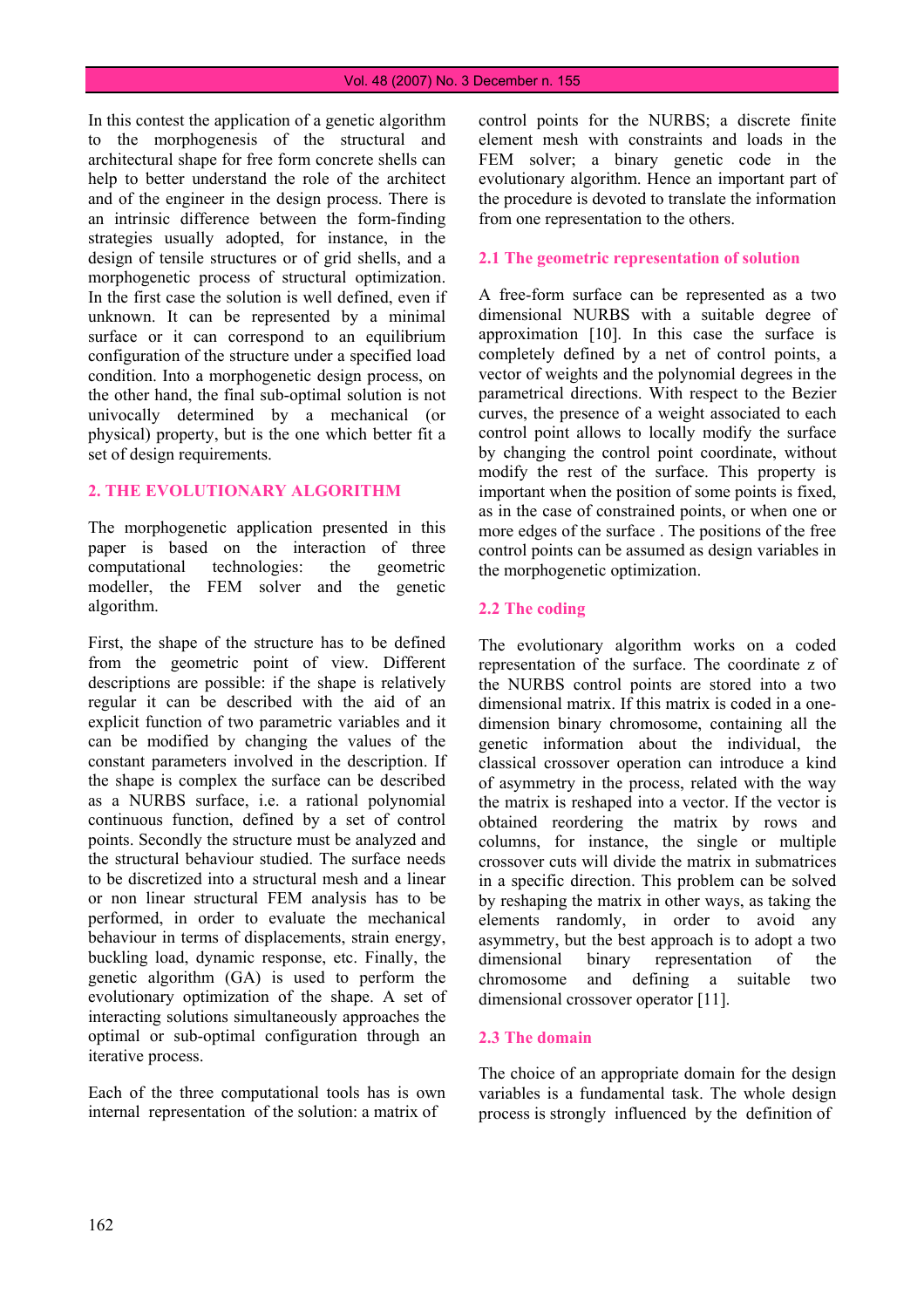the range of variability of each variable. When a very small range is adopted, the final solution is relatively close to the starting ones, and the algorithm improves the mechanical behaviour without altering significantly the global shape. In this case the initial shape, from which the initial population is randomly generated, can be drawn by the architect on the basis of the aesthetic and architectural requirements. The process of optimization modifies this first tentative solution in order to improve its structural performance.

If a wider range is assumed for the design variables, the evolution of shapes acts as a true morphogenetic process. The initial population is composed of random generated individuals and the evolution selects the one (or the ones) with the best fitness value. Unsuitable or incorrect shapes are frequently generated, depending on the definition of the fitness function: if only the structural behaviour is taken in account, for instance, the result can be not interesting from the aesthetic point of view or economically unsustainable. Nevertheless the morphogenesis always produces solutions with high fitness values, due to the robustness of the genetic algorithm, and the architect obtains an interesting set of new structural shapes, capable to fit the structural requirements. The designer controls and rules the morphogenetic process acting on the constrains, on the domain and on the fitness function, so that the evolutionary shape generation can be regarded as a true, even if not conventional, design process.

#### **3. APPLICATIONS AND RESULTS**

The design method described above has been applied to a real case study. In 2004 the construction of the new Kakamigahara crematorium in Gifu, Japan, has been completed (Figure 1). The Toyo Ito architectural concept has been constructively and structurally developed in collaboration with Mutsuro Sasaki. The shape of the reinforced concrete roof shell is free-form in plan, with a set of supporting columns randomly positioned at the ground level. The shape has been optimized from the structural point of view by means of a sensitivity analysis, in which the total strain energy is the function to be minimized. After the sensitivity coefficient of each structural node have been determined, the optimal configuration has been calculated iteratively [12]. Due to its characteristics this structure is a very good case study for the application of a genetic algorithm based process of optimization and morphogenesis. The presence of many local solution and the strong interaction between the work of the architect and of the engineer require a robust and versatile tool of analysis, in which the evolutionary progress of the solution is controlled and guided by the architect decisions. In this paper, the position and the height of pillars, as well as the plan projection of the roof boundary, are assumed as the fixed input data for the generation of the optimal shape. The thickness of the concrete shell has been assumed of 15 cm and the dead load due to self weight is the only load condition applied during the FEM analyses.



*Figure 1. Kakamigahara crematorium, Gifu, Japan, designed by Toyo Ito together with Mutsuro Sasaki.*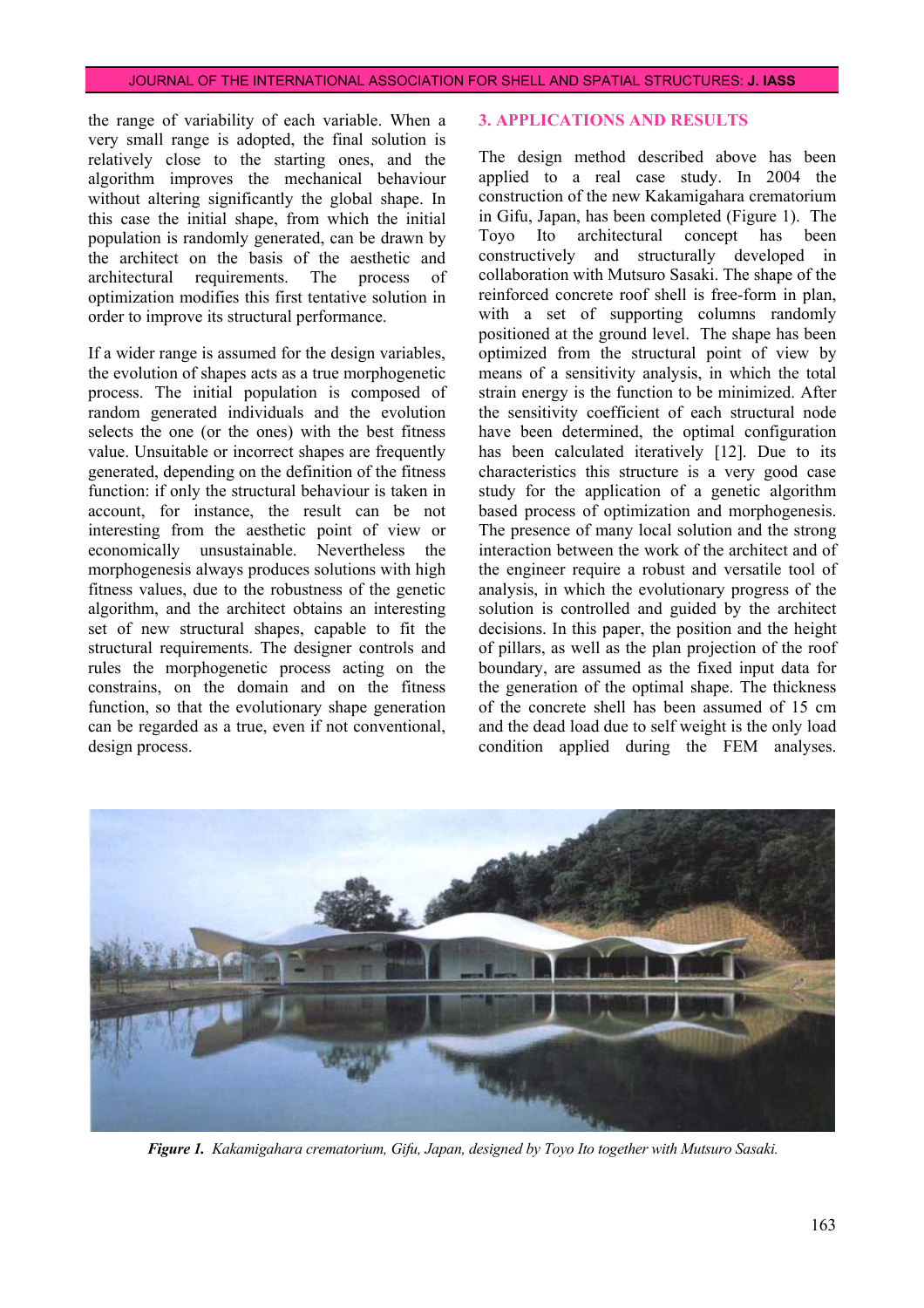#### Vol. 48 (2007) No. 3 December n. 155

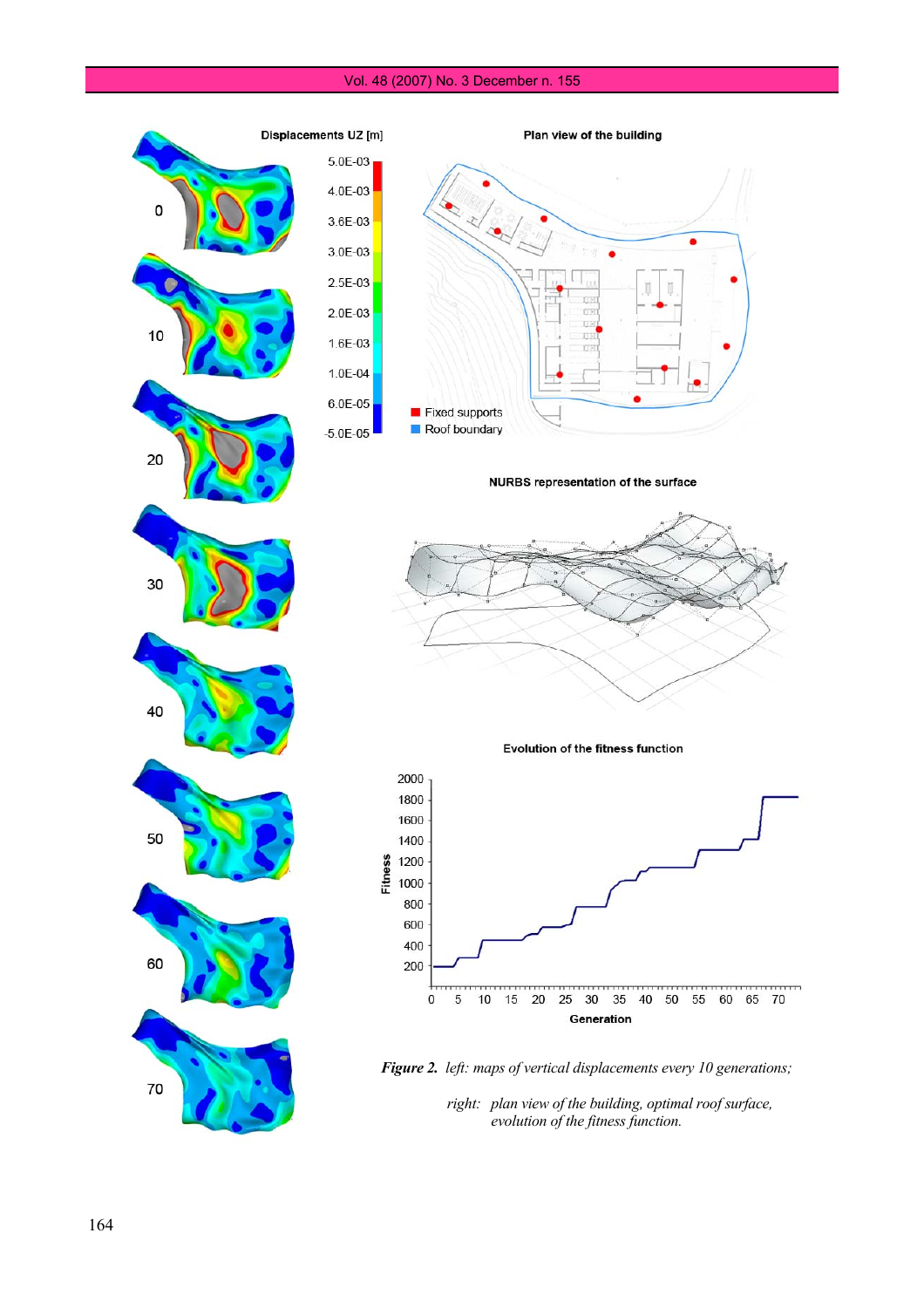The shape of the shell is described by means of a 3th degree NURBS surface with a net of 10 x 10 control points. The vertical positions of control points are assumed as the design variables in the morphogenesis process. The position of a subset of control points is fixed, because they represent the column-slab joints. Because the control points do not lie on the NURBS surface, fixing the control points does not guarantee the surface to pass through the constraint points when it is deformed. Two methods can be applied to solve this problem: first the surface can be defined by means of a net of interpolating points, instead of control points, so that the surface can be constrained to pass through a set of fixed points; secondly the constrains can be handled introducing a penalty in the fitness function [11] and then reducing the surviving probability of solutions that do not fit the constraints. The goal of the optimization process is to obtain a stiff structure, hence the fitness function is the inverse of the maximum vertical displacement of the structure. An analogous result can be obtained calculating the fitness function from some integral parameter of the structure, as the total strain energy, instead of the maximum displacements that represent a local behaviour.

The use of a local mechanical parameter, on the other hand, allows understanding what are the parts of the structure where the algorithm is working, i.e. the parts which behaviour needs to be improved. In Figure 3, left, the vertical displacements are mapped on the roof surface at different stages of the evolutionary process. The maps show that at the first stages of the evolution both the edge and the centre of the structure have large displacements and that the algorithm reduces them alternatively. It is well known that free edges are the weakest parts of curves shells [3] and the algorithm spends a large part of the evolution in stiffening them. The procedure can be improved using the Schema Theory [7], that is used to find, inside the genetic code of the best individuals of a population, common parts that support their fitness value. In order to improve the global performance of the shape, without lose these best parts in the reproduction and mutation phases, a genetic operation called "encapsulation" can be adopted, In this way, a shape with a low displacement value on the centre and a worst behavior on the free edges can evolve preserving the parts of its genetic code that geometrically describe its centre.

#### **4. THE MULTIOBJECTIVE OPTIMIZATION**

As a future development of the research, the morphogenetic process can be enhanced adopting the multiobjective optimization technique, in which the fitness assignment is interpreted as a multicriteria decision process [5].



*Figure 3. A general multiobjective evolutionary optimizer (from Fonseca and Fleming 1995).*

Different architectural requirements, as structural behaviour, cost, aesthetics and functionality, are very often in conflict with each other, so that the fitness of individuals needs to be calculated combining different objectives. The final configuration will be an acceptable solution rather than an optimal solution, but all the objectives included in the fitness will be partially reached. The designer acts as the Decision Maker (DM) in the Evolutionary Algorithm (EA) optimization process. In this frame, the concept of morphogenetic algorithm should lose its role of 'black box' and could be more correctly considered as a design tool with which designers actively interact.

#### **5. CONCLUSIONS**

A method for shape generation (morphogenesis) and structural optimization of a reinforced concrete roof shell, based on the application of a genetic algorithm, is presented in the paper. The use of a NURBS representation of the roof allows to modify the shape by changing the position of control points or interpolating points, so that the coordinates of this points can be assumed as design variables. The structural optimization, based on reducing the maximum vertical displacement of the structure under the self weight, improves the structural behaviour of about ten times in 75 generation, modifying selectively the parts of the structure showing the worse behaviour.

The application of a complex interactive and iterative computational tool to the architectural and